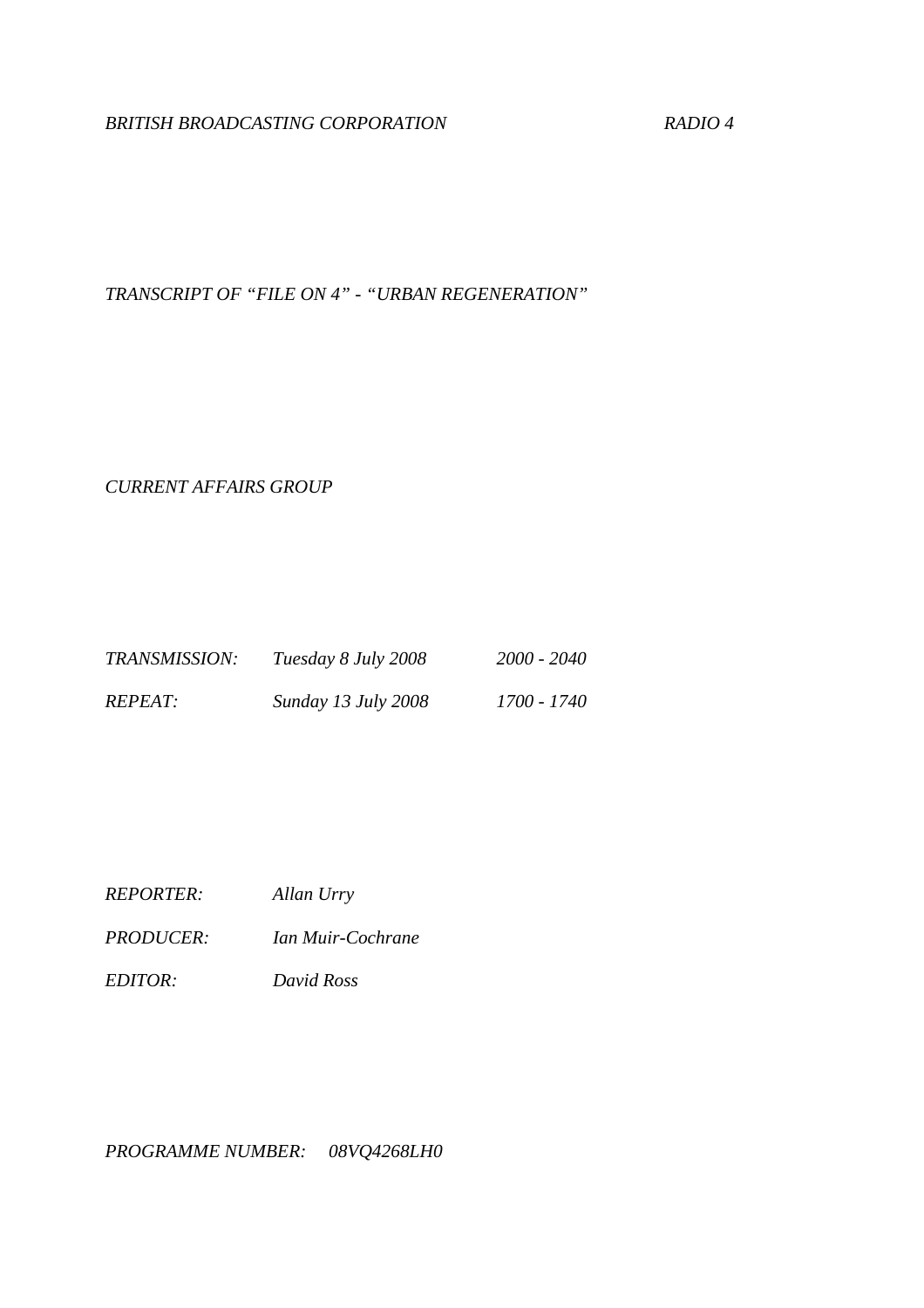# THE ATTACHED TRANSCRIPT WAS TYPED FROM A RECORDING AND NOT COPIED FROM AN ORIGINAL SCRIPT. BECAUSE OF THE RISK OF MISHEARING AND THE DIFFICULTY IN SOME CASES OF IDENTIFYING INDIVIDUAL SPEAKERS, THE BBC CANNOT VOUCH FOR ITS COMPLETE ACCURACY.

"FILE ON 4"

| Transmission: | Tuesday 8 July 2008 |
|---------------|---------------------|
| Repeat:       | Sunday 13 July 2008 |
|               |                     |
| Producer:     | Ian Muir-Cochrane   |
| Reporter:     | Allan Urry          |
| Editor:       | David Ross          |
|               |                     |

# ACTUALITY ON BUILDING SITE

URRY: For more than a decade builders have been hard at URRY: work in Britain's towns and cities, constructing new shopping centres and swish apartment blocks, buoyed up by the retail boom and soaring property prices. So much so, it's become central to the Government's urban regeneration strategy. But what happens now there's a downturn?

BURGESS: We end up with this very ambitious scheme now which is going to cost £160 million and it's all on a knife edge at the moment as to whether it goes ahead or not.

URRY: Developers say they can no longer afford to build flagship shopping centres, which form the centrepiece of city renaissance plans. Their local authority partners are left high and dry. Meanwhile, our investigation reveals shoppers aren't shopping and stores are closing.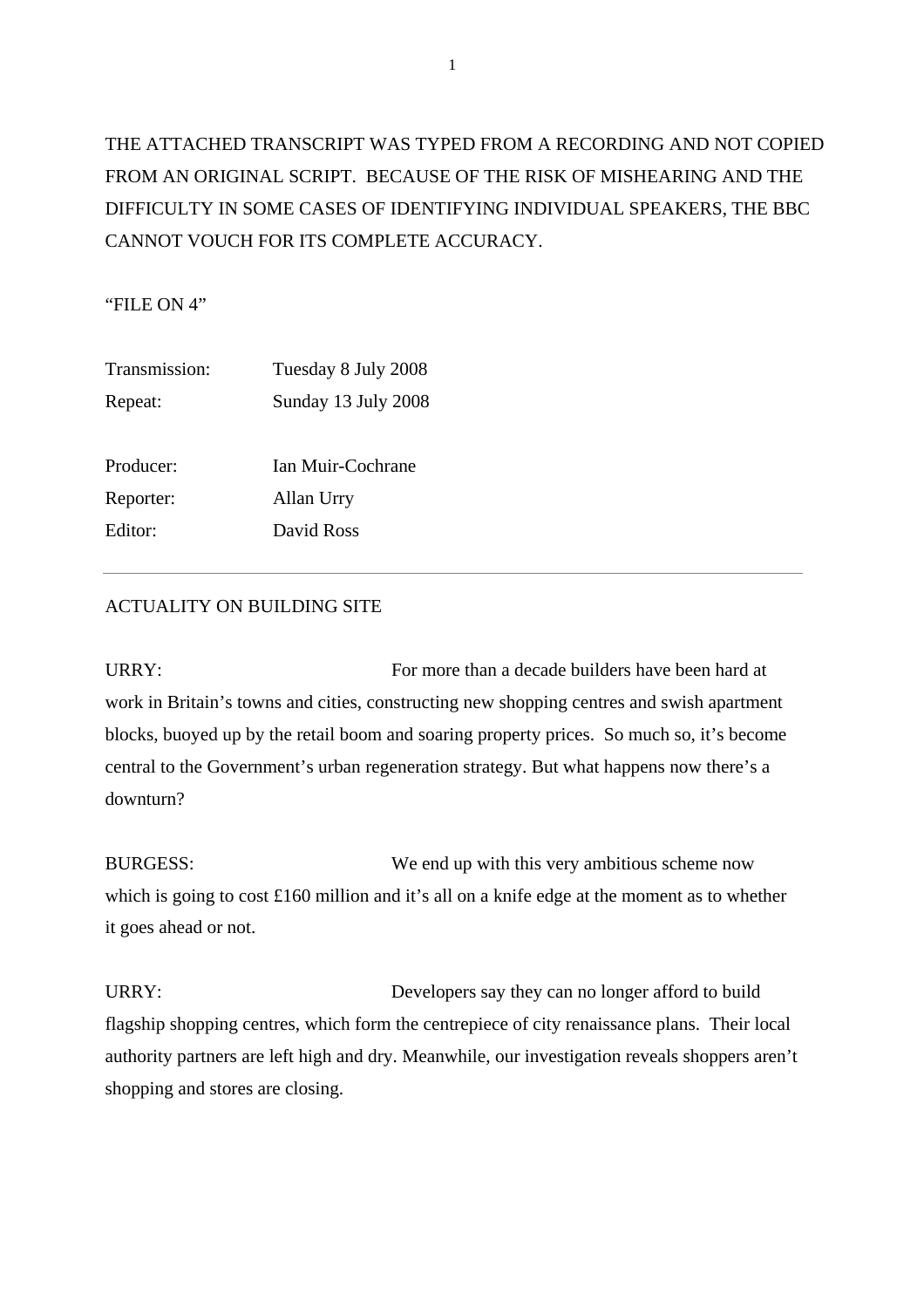GILBERTSON: We reckon at the moment, across the country, probably somewhere on average 10% or 12% of most high streets are vacant. And inevitably what that does, because there are not that many people as retailers wanting to take vacant space at the moment, for the high streets particularly it means the lights are going out.

# SIGNATURE TUNE

# ACTUALITY OF CHILDREN'S SWIMMING LESSON

TEACHER: Up to me please, face down in the water, one arm, then the other arm. Off you go.

URRY: There's a brand new £17 million sports centre for Dumfries in South West Scotland. It's only been open six weeks and it's the first step in ambitious plans to regenerate this pleasant, but rather down at heel market town.

MENGHAM: We've got a nice new swimming pool, you can raise and lower the floor depending on what sort of people you've got learning. We've got a multi-purpose hall with a gym, café bar, all the things that you expect to find in a top of the range regional leisure centre.

TEACHER: What we're going to do, we're going to give you numbers, so listen for your number. One, two, one, two, one, two …

MENGHAM: We, like everybody else, have got a lot of catching up to do, but I do think we've got fantastic assets. You can see the sun glittering off the water there, fantastic urban experience, just the way it should be.

# ACTUALITY OF WATERFALL

URRY: Down by the river Nith, there's a bigger challenge - a run down area called Whitesands, which the council's regeneration officer, Jon Mengham, is trying to redevelop for shopping and leisure.

MENGHAM: This is the heart of the redevelopment area.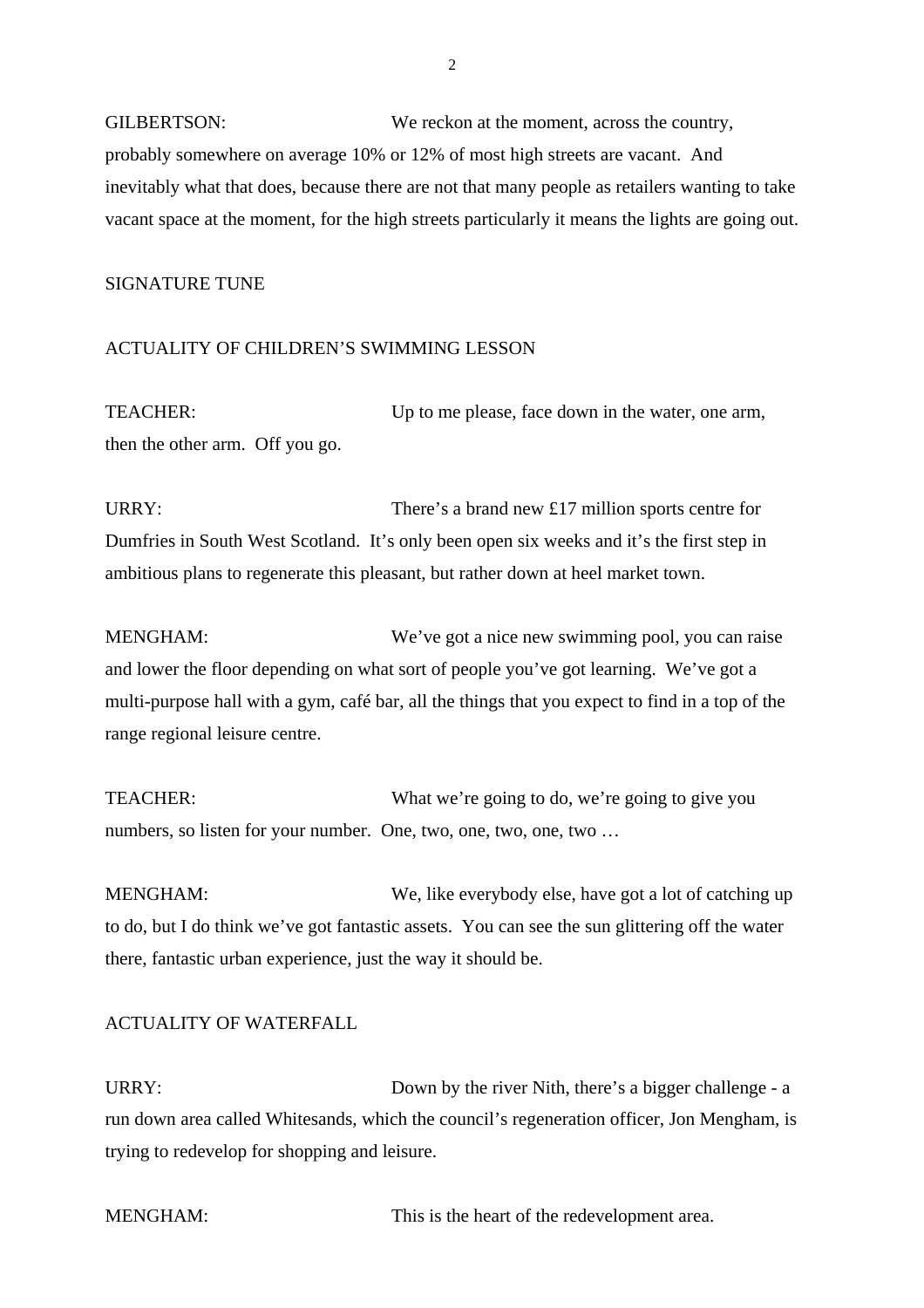URRY: This looks like one of the tattiest bits then. Is that asbestos up there that those walls are made out of on this building?

MENGHAM: Oh yes, that's asbestos cement. It probably is one of the worst buildings on this site, but there's a number of buildings that are not anything to write home about.

URRY: What's this ... as well? MENGHAM: That's an old church. It hasn't been used for many years, apart from the pigeons like it quite a bit.

URRY: The plan is, is it, to take it up the hill to join up with the main high street up on top?

MENGHAM: Whoever develops the site will obviously want to make their own choices and use their own expertise, as is right and good. But crudely speaking, we would like to see a new thoroughfare built from the high street down the hill, down here and connect with the Whitesands and all that implies.

URRY: It's actually quite a pleasant spot here, isn't it, right down by the river? It would be attractive for people to come down.

MENGHAM: This whole area by the river is one of the sort of undiscovered possibilities where, when we go shopping, we don't just do shopping. We go and sit around in cafes and things, perhaps have a meal out. All of this is the new way. And towns all over the country, particularly towns of this sort of size, are grappling with how to represent themselves and remodel themselves in a way that meets what the public want. And if you can't do that, you're not in business.

URRY: But suddenly, Dumfries is not in business any more. It's become a victim of the economic downturn. The council had already secured a well respected name in property development, Centros, as its partner, and plans were moving ahead to bring big department stores to Whitesands in a £50 million scheme. Like many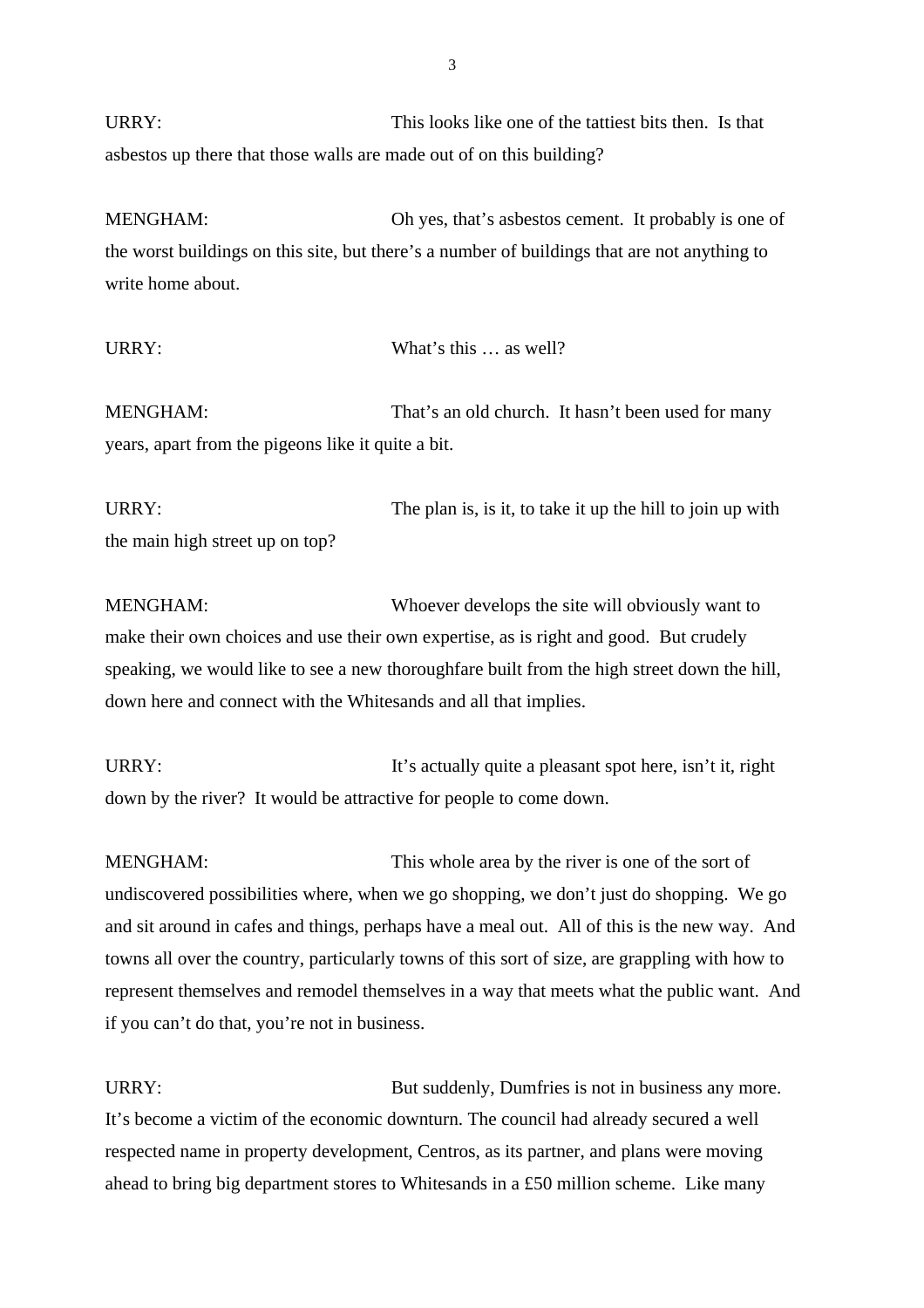URRY cont: other urban regeneration projects of this kind, it's the developer who has to find the money to build it, and then generate income from rents charged for retail space. But in April it was announced that Centros weren't going to proceed. Chief Executive Richard Wise says in the current climate, they simply couldn't make money out of it.

WISE: There is always a ceiling of affordability from a retail point of view, as to how hard you can push and forecast the rents going forward, and we took what we thought was a realistic approach and said in a very open and honest way to the council, 'Look, we would very much like to do this, you have got a great little town, the scheme will work one day, but right now, in today's market, the way the costs are rising and the values are falling, we just can't find the viability.' There's nothing wrong with Dumfries and we stood back from progressing the scheme simply because the numbers were starting to look very very stressed.

URRY: With development stalled, Dumfries and Galloway Council will struggle to attract more people to the town. And fewer shoppers mean less chance of making money for businesses on the high street, a further setback for regeneration. The council's chair of planning, Roger Grant, is trying to put a brave face on it.

GRANT: I am very confident that Dumfries has a great future. We have loads of space for building here. It's a great place to live. We're building new schools, there's a new technology college.

URRY: Manufacturer All the more important really then to get your town centre sorted out?

GRANT: Absolutely, but I think it is a bit of a chicken and egg situation. Unless we have the mass or the base number of people here to support that type of development, we can't go ahead with it.

URRY: Centros's decision, nevertheless, must have been disappointing for you?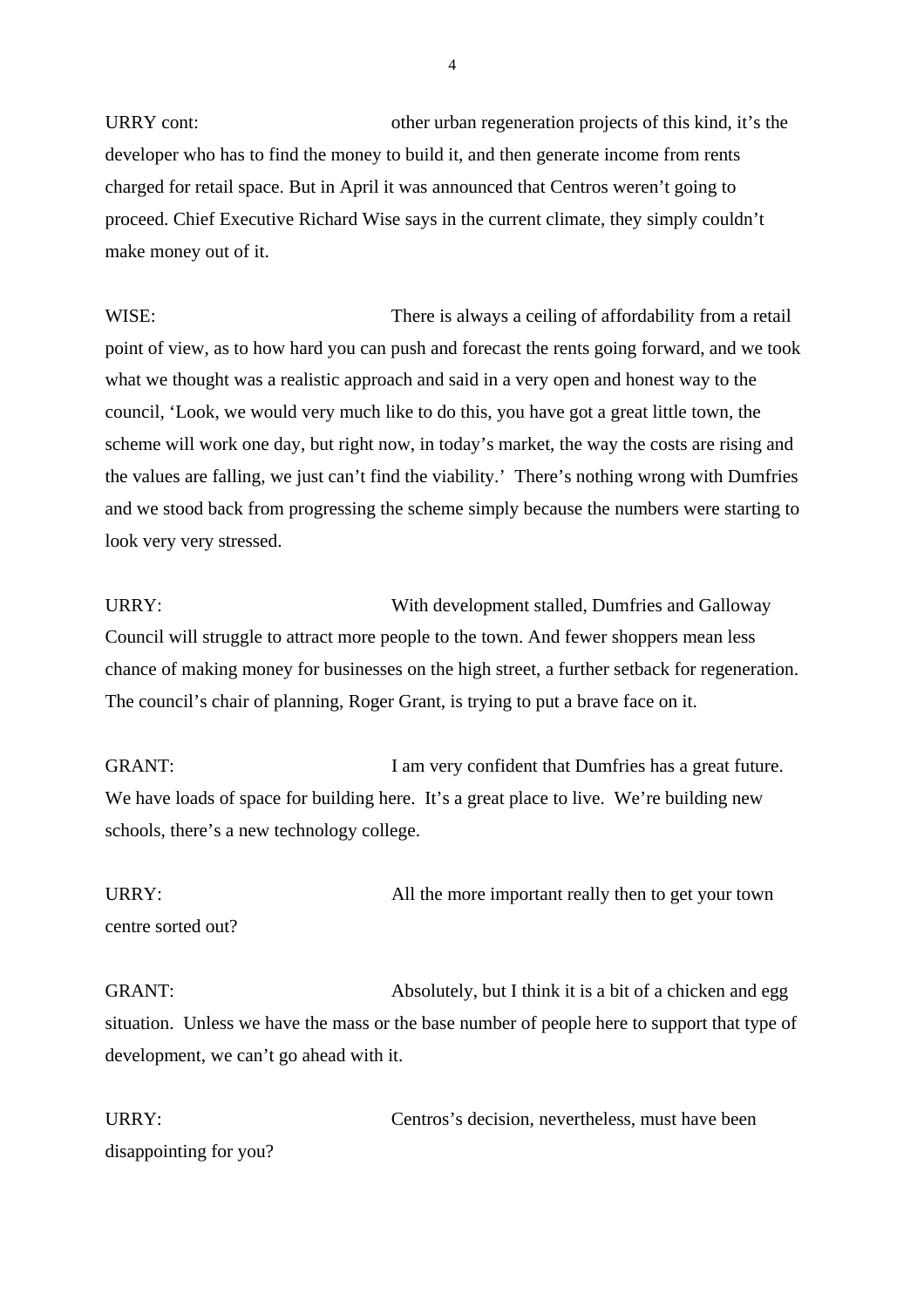GRANT: Extremely disappointing, yes. We are not going to get hung up on this. There are other developers already banging at the door and interested in our, particularly the riverside locations.

URRY: Aren't they facing the same problem though, that if they build on that site they're not going to see the returns in the current climate that the original developer was so concerned about?

GRANT: I guess so, but we have got to look long term, and I think once the developers realise the potential here, there will be a great future.

URRY: But with no new shopping centre, it looks unlikely that Dumfries will be able to fulfil all that potential. And there's a further problem for the council. Developers Centros have already bought some of the land and properties within the Whitesands area.

WISE: We have said to Dumfries Council on a number of occasions that, you know, if they can find a way to bring forward a development, we would be very very willing to participate, whether it is just direct between Centros and the Council or whether it's introducing other parties. We're not just going to sit there and say, 'We own x, y, z pieces of property and therefore we're going to try and stifle development within the town.' That's not the game.

| URRY: | But it does leave them with a headache really, doesn't it? |
|-------|------------------------------------------------------------|
| WISE: | Well, and us. We own various pieces of land there.         |
| URRY: | But you can afford to sit on that for a while.             |
| WISE: | We may well be able to afford to sit on that.              |

URRY: That leaves them with a bigger problem again, doesn't it, because there they are, wanting to develop that area. It could be years though, couldn't it, before that comes back into favour on your business plan?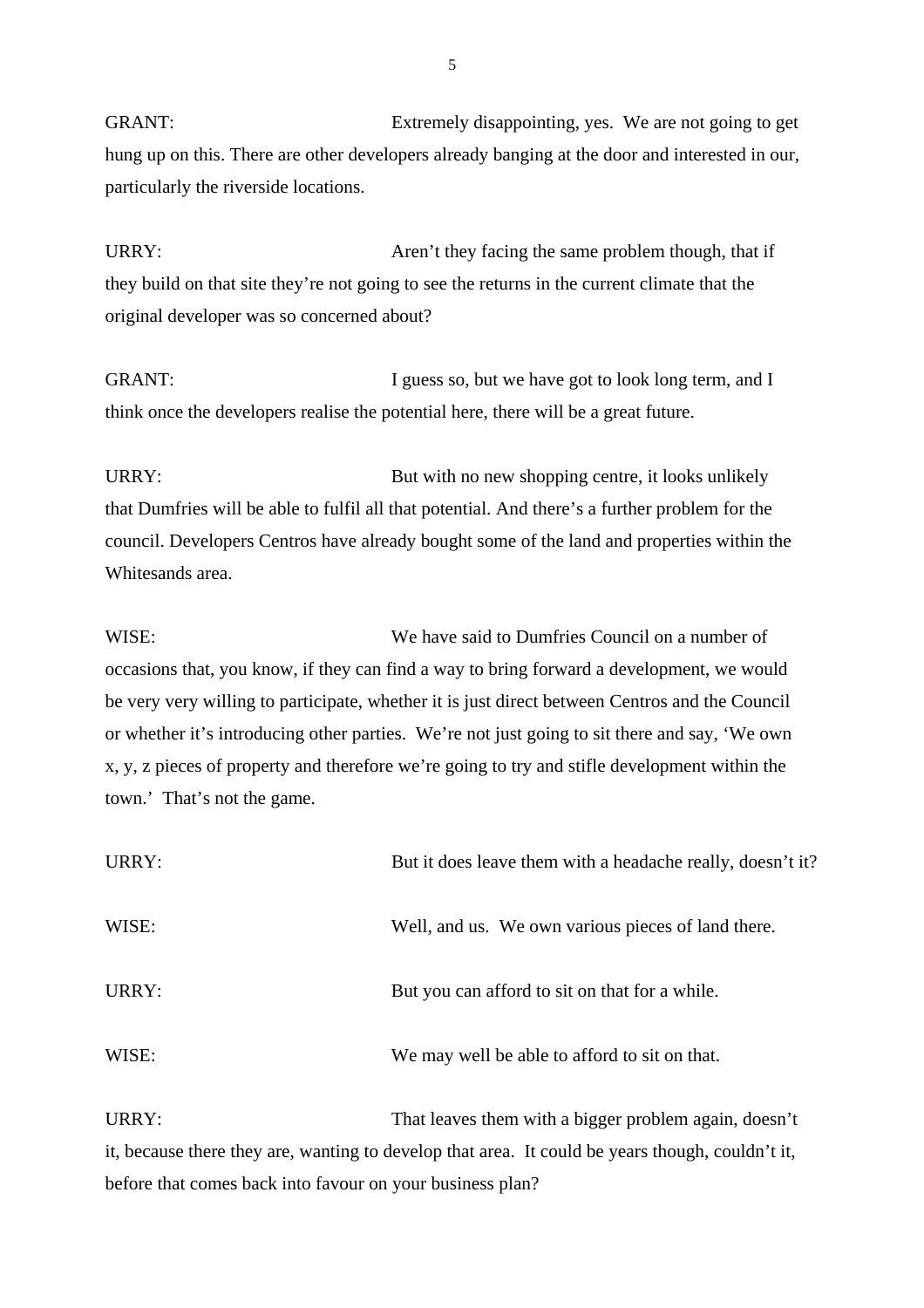WISE: I think it's unlikely to be within a year, yes, you're right. Whether it'll be three, four, five years I probably doubt – somewhere probably in the middle.

URRY: Dumfries isn't the only town where regeneration schemes have run into trouble. In recent months it's happened in Chester, Hatfield and Newport - all battling with finance or struggling to attract retail stores. As Richard Wise from Centros admits, times are tough.

WISE: You've got the much debated credit crunch. From our perspective it is having an impact, and it's having an impact in a number of different areas, because it does mean that debt is more difficult to obtain, more expensive. That means that developers and partnerships that are creating these schemes effectively have to put more of their own equity in. So funding broadly gets more difficult. It also means that, just in terms of impacting on mortgages people's cash in their pocket, it gets tighter. Consumer spending becomes perhaps more steady, if not lower. That impacts on retailers and retailers are having a tougher time, therefore values for retail property fall. And on top of all that you've got building cost inflation, which is savage at the moment.

#### URRY: How savage is it?

WISE: It is really increasing at a very significant rate. You've got the main metals, particularly steels, aluminium and glass, increasing at such a rate that some of the subcontractors, for example, that have been asked to tender for these projects are actually stepping back and not tendering because they are having such difficulty predicting where the raw material costs will go. Where you are talking about very large town or city centre regeneration projects that may have three, four, five year lead in periods, trying to forecast where the construction costs are going is mighty hard.

URRY: And if they are not tendering, does that in itself bring that project grinding to a halt?

WISE: Well, it doesn't help, does it, because without a building contractor, you are going to find it very difficult to actually procure some of these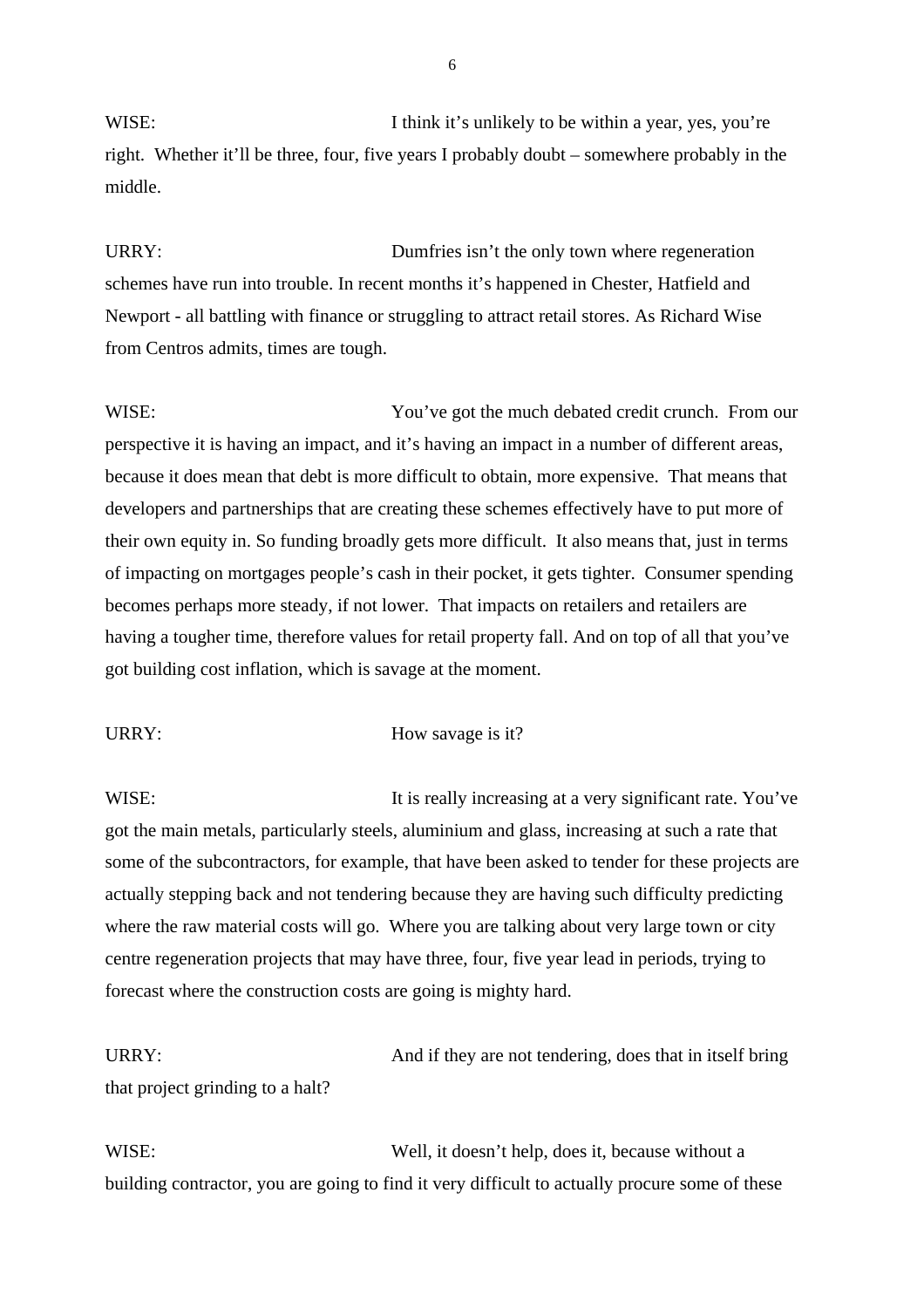WISE cont: big projects, so you come to a grinding stop. It's not just Dumfries, you know. There are towns and cities throughout the whole of the UK that have got schemes that have been either delayed or shelved.

| URRY: | How many, do you know?                   |
|-------|------------------------------------------|
| WISE: | It is a significant number, you know     |
| URRY: | Dozens?                                  |
| WISE: | I would say you are into double figures. |
| URRY: | Quite serious then?                      |
| WISE: | It is indeed.                            |

URRY: UK retail developments expected to be abandoned or delayed could be as high as 40% over the next five years, according to Savills, the property consultancy. But hard data is difficult to come by. We asked the British Urban Regeneration Association, the British Property Federation and the Royal Institution of Chartered Surveyors how many schemes were in trouble, but none had figures. Even the Local Government Association, whose members are in partnership with

developers, is struggling. Housing and Environment spokesman, Paul Bettison, agreed there were plenty of problems, but said much of the details were kept secret. Some of these schemes are simply not going ahead, are they?

| <b>BETTISON:</b>    | That certainly is, I guess, the worst case scenario. |
|---------------------|------------------------------------------------------|
| URRY:               | Do you know how many up and down the country         |
| won't now go ahead? |                                                      |

BETTISON: No, I'm not able to say that, because so many are the subject of negotiation and you don't give up on something that you have worked so hard for for so long, such as a town centre. You know, all the while there is life, there is hope.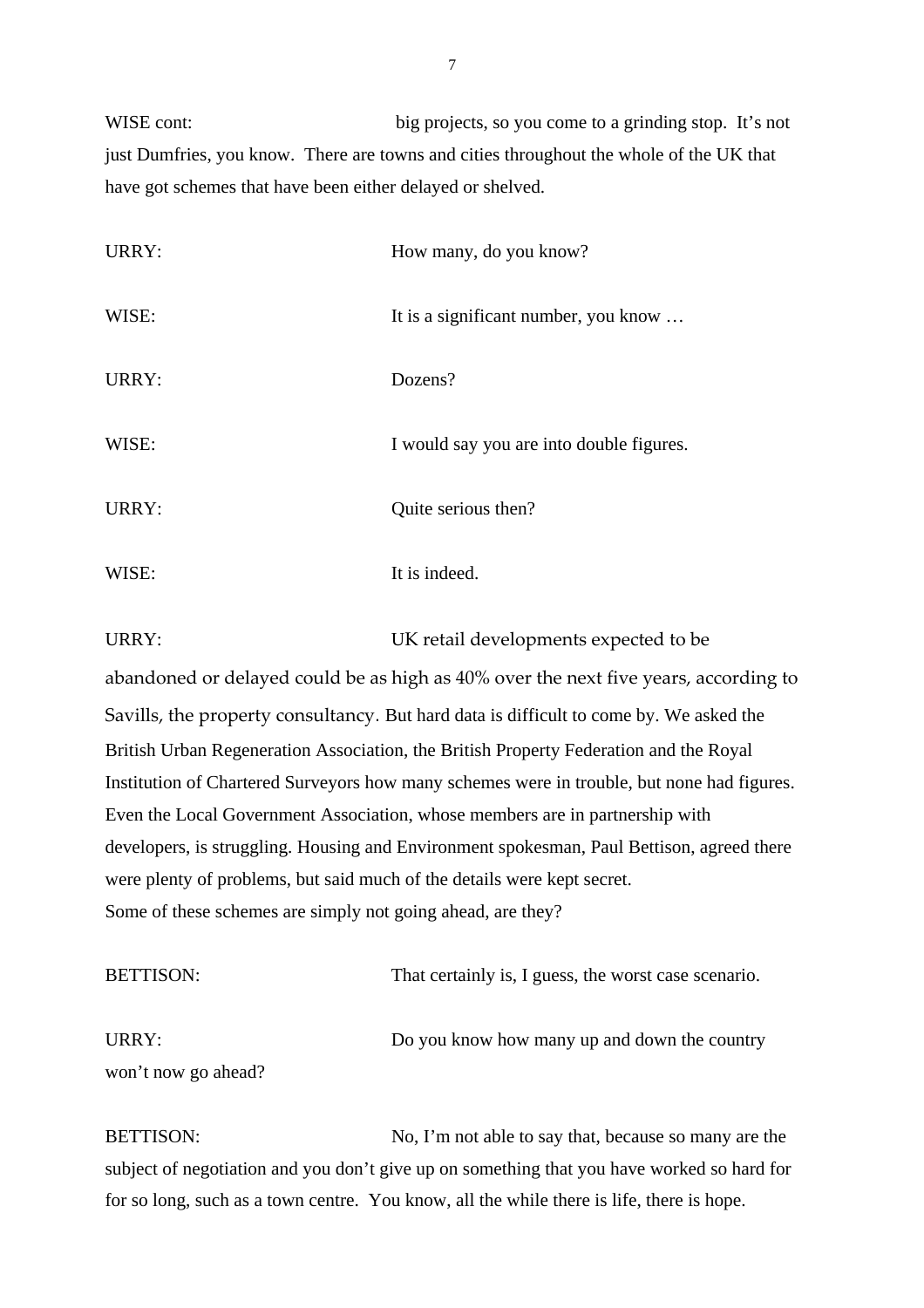| URRY:                                                                                        | Do you know how many are in trouble?                      |
|----------------------------------------------------------------------------------------------|-----------------------------------------------------------|
| <b>BETTISON:</b>                                                                             | No, I don't even have that figure.                        |
| URRY:                                                                                        | Shouldn't the LGA know a bit more about this?             |
| Shouldn't you have some hard data, because it's a public policy issue?                       |                                                           |
| <b>BETTISON:</b>                                                                             | No. It is a public policy issue, but this is where public |
| and private need to work together, and the public sector must respect the confidentiality of |                                                           |

private sector partners who don't want to appear on the front page of the public sector journals if they're having a little difficulty obtaining all the finance that they would like for the ventures.

URRY: It's a bit more than a little difficulty, isn't it? We've heard about schemes that are being cancelled.

| <b>BETTISON:</b> | Well sure, but then, you know, that is the right |
|------------------|--------------------------------------------------|
|                  |                                                  |

URRY: Don't people in towns and cities have a right to know?

BETTISON: Well, nobody's suggesting that the residents would not be informed. What we are saying is that is not for the LGA to take a monthly score and announce when something is dead.

URRY: Even when significant sums of public money are put up, it's sometimes not enough to keep regeneration going.

# ACTUALITY BY RIVERSIDE

MCMANUS: We are down by the riverside at Lancaster, it's about a few minutes walk from the city centre. It's the old industrial area, the old quayside, and as we know over three hundred years ago it was the main port for the district, but as we know with modern ways of industry it has declined.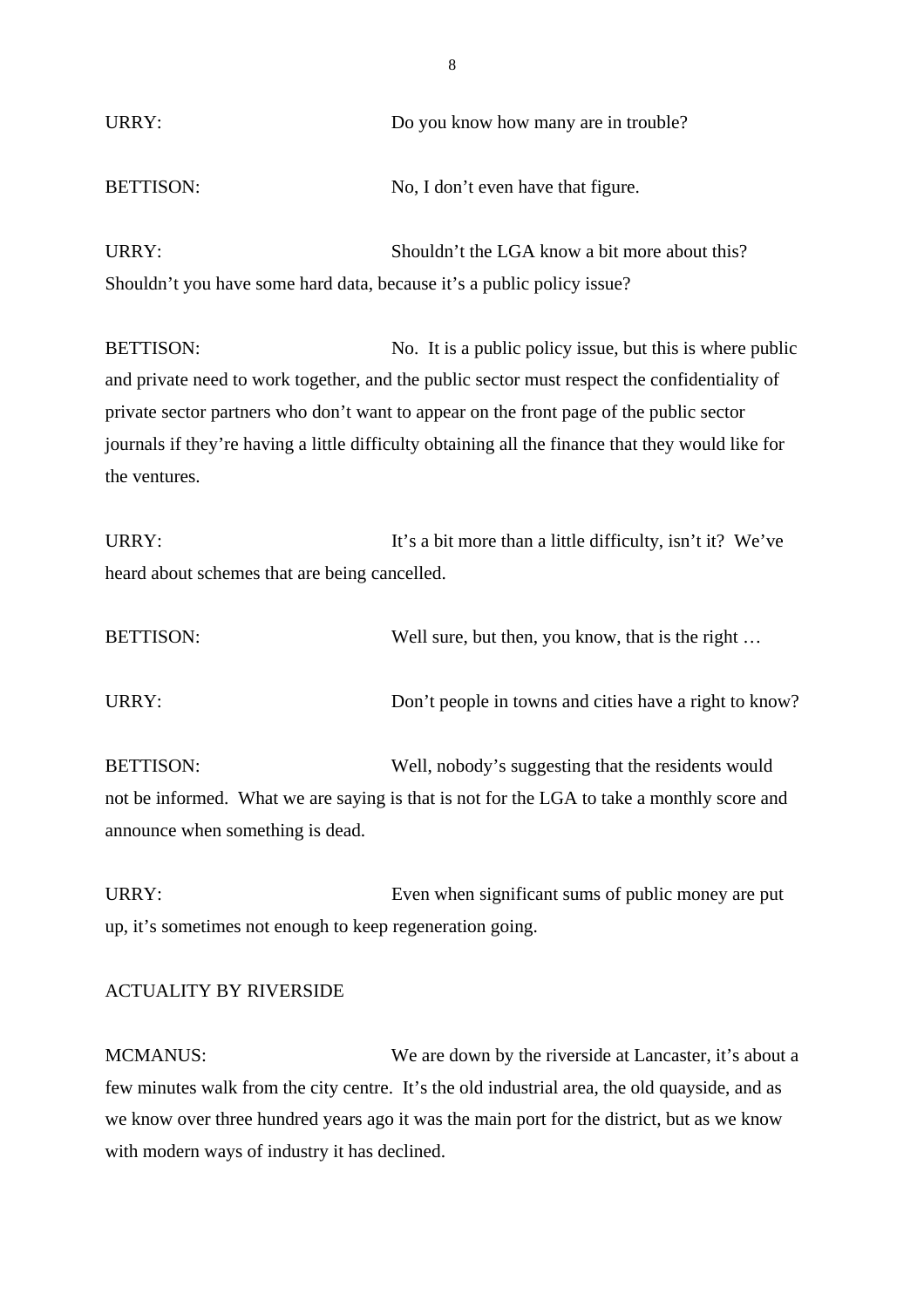URRY: Heather McManus is Lancaster City Council's Director of Regeneration. She's trying to get this part of the city back on its feet. This big old mill that we're standing close to there, which has now fallen into disrepair really, but that was the centrepiece of this area, was it?

MCMANUS: It certainly was, and certainly we hope for it to remain to be. The building you see was an old industrial building, and the plans are that that will now be used for office facilities within the regeneration project for the …

URRY: Lancaster has been waiting for years to do something about this waterfront site, so a grand plan was drawn up by the council and its partners, and in 2004, £10 million worth of public funding was secured from UK regeneration agencies and European grants. The idea was to transform this eyesore into a 21st century urban village - total cost £70 million. The private sector would provide the bulk of the funding, but taxpayers' cash would help with the acquisition of the site from private owners and the expensive business of clearing contamination. But it's all taken time.

MCMANUS: We've been waiting for British Rail to look at how we deal with the railway, because as you can see …

URRY: We're right next to a railway line, aren't we?

MCMANUS: Yeah absolutely, it's the West Coast Mainline here and we've got the station just beyond, and so there have been some issues with regards how we deal with that.

URRY: And how long has that gone on for? Not just the rail site, but there have been other users here as well, haven't there?

MCMANUS: Oh absolutely, I mean any regeneration project, from concept to actually completion, you know, it's a five or six year rolling program, particularly on a site that needs investment of looking at the infrastructure, looking at some remediation if there's any contamination, which there is on this site. We had a big gas site, that had to be taken out and we had to have negotiations to do that. So with any scheme it does take time and therefore …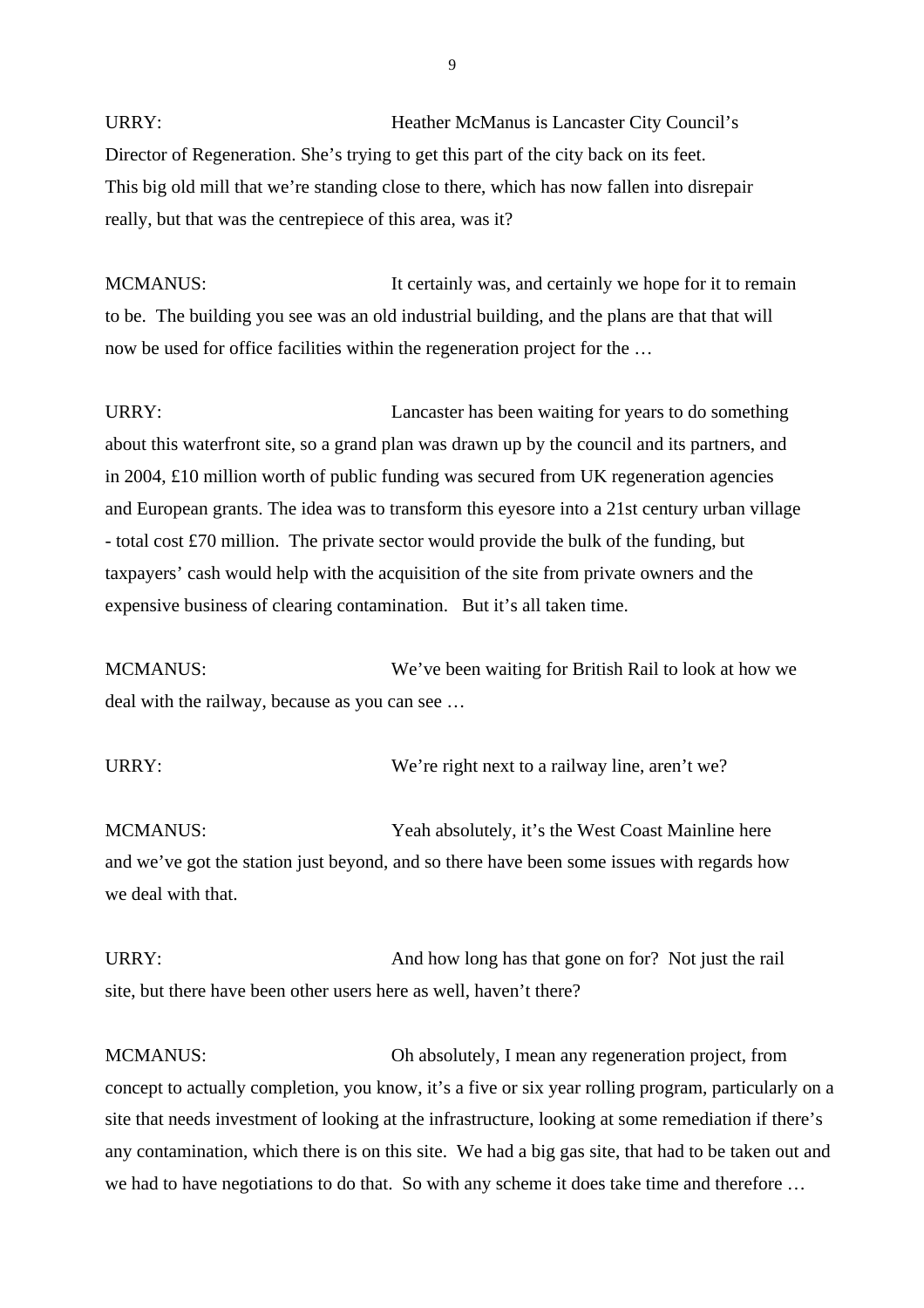# URRY: Compulsory purchases here?

MCMANUS: Absolutely yeah, we had to go through a rigorous planning process, and as a consequence of that we're going through a rigorous compulsory purchase process.

URRY: At the heart of the new urban village for Luneside East was to be 350 homes - flats, apartments and townhouses with the magnificent but rundown old mill as its centrepiece. A main developer was secured who brought on board a house builder. But, because the planning process is slow, adding to the complications of site acquisition and clearance, they've been overtaken by events. The housing bubble burst, and last month the house builder pulled out.

MCMANUS: The principle of the development was that it would be for apartment buildings, and as we all know the investment market and the financing behind the investment market on some of the developers has actually been pulled away from them. I think this is a common issue that's happening around the country and particularly in the bigger cities. Liverpool and Manchester, we know that there's been a substantial amount of flats that have been constructed purely for investment purposes with no real end users in mind. And I think as a consequence of that, you know, the market has fallen out of it, there are no end users. What we want to do here is make sure that we do have residential accommodation that does allow for those end users to be in place.

URRY: Shouldn't you have done that earlier then really, if you knew that apartments were not a good idea and you've known for some time, why wait till a housing developer actually pulls out?

MCMANUS: Well, at the time of, it is about timing, and at the time that we progressed with this, you know, it was the right market, it was the right time.

URRY: Not any more. Millions of pounds of public money have already been spent, but so far, the sixteen acre brown field site has not been cleared, and in a housing market suffering a very significant downturn, the search is on to find another house builder who'll sign up. There's lots of meetings, re-drawing of contracts,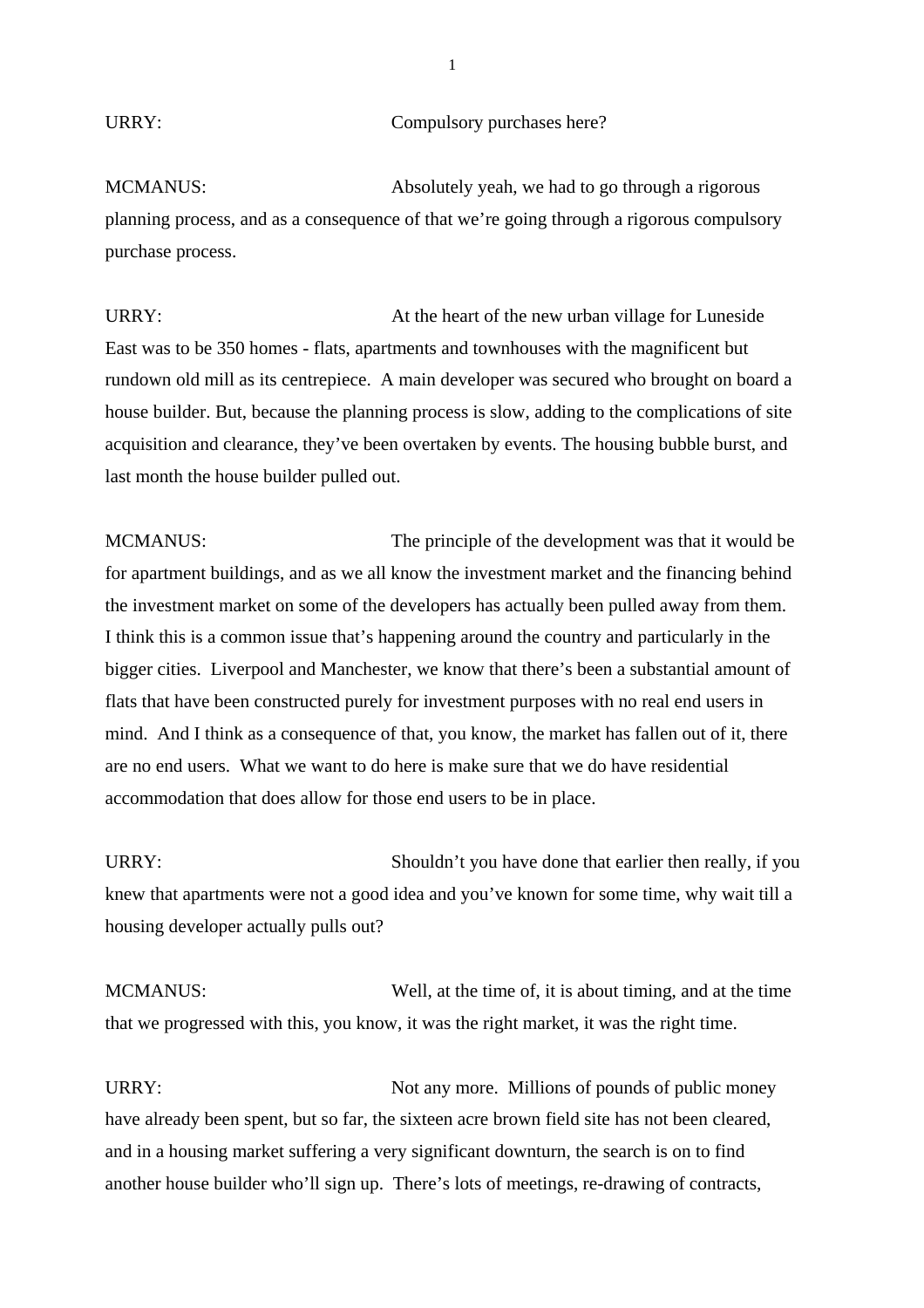URRY cont: re-thinking of plans and little real progress. It's not just the housing that's at risk either. Local businesses were depending on the construction of new premises at Luneside East to make good shortages in the rest of the area, according to Jerry North who speaks for the Chamber of Commerce.

NORTH: This was going to produce good quality commercial stock that isn't now going to be produced, or looks unlikely to be produced in the near future. A lot of the focus on this was for small to medium enterprises, and the Chamber of Commerce locally represents many many small to medium enterprise businesses, and they would have looked for some good stock down there that they'd have been able to invest in themselves.

URRY: How disappointed were you then when you heard that this wasn't going ahead?

NORTH: Well, in my day job as a shopping centre manager – very disappointed. There are a number of components that Lancaster requires at the moment to make it into the city that it really could be without spoiling its historic nature, and this was one of them.

URRY: You seem to be saying it's a blow to Lancaster regeneration at large?

NORTH: I think so, yes. It's such a shame. It's not just looking at that individual site – it was, what does it add to the Lancaster offer as a meaningful city in Lancashire.

URRY: The delays suffered by Lancaster are typical, according to Richard Wise of the property developers, Centros. He believes the Government could do a lot more to help speed up the process.

WISE: The single greatest killer to a council or a developer is time, and delays are a very very major contributor to a lot of these schemes being delayed further and/or shelved. So if central Government wanted to look at this seriously, firstly try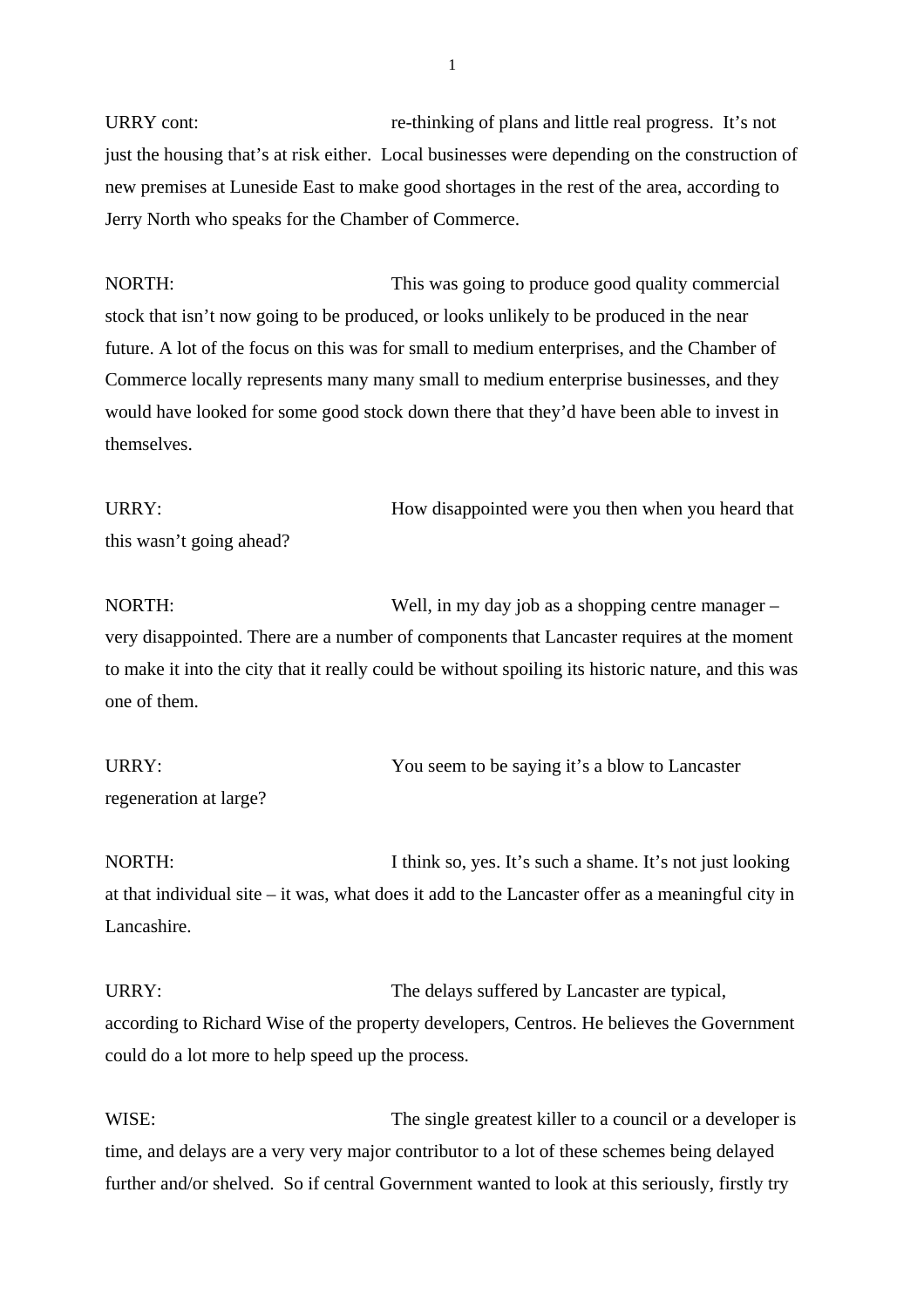WISE cont: and give local government a little bit more power, because it's the guys on the ground that know what works and what doesn't within their towns and cities.

URRY: They've got all the planning powers, haven't they?

WISE: Well that's the point, you see, because what the Government I think could relatively easily do is to say, generally speaking, there is one core regeneration project per town or city. It's clear that one project is going to be the main generator of wealth and prosperity for that town going forward. Well why doesn't the Government turn round and say, 'Okay, you can somehow prioritise all of the planning and the compulsory purchase and the whole public process that you go through.' If you say you've got ten years start to finish, you very often have seven of those wading through the planning and the public process.

URRY: Yes, because people object and they have a right to object, don't they?

WISE: People do have a right to object, but what I'm trying to suggest to Government is that there is a really serious piece of work that central Government/local government can do looking at how can we make them shorter, and it would definitely mean that more of them went ahead, because the cost base would then be significantly lower.

URRY: We wanted to interview a minister about the difficulties regeneration partnerships are facing and about the complaints of delays caused by the planning process. The Communities and Local Government Department told us no-one was available. Instead they pointed to the Planning Bill going through Parliament, which they said would help speed up and reduce the cost of development. But at the moment, councils and developers are at the mercy of this time consuming process. And now partnerships are under more stress. Even in schemes which are still going ahead, developers are driving a much harder bargain, and councils, anxious for their plans to move forward, are forced to concede. File on 4 has discovered it's threatening provision of a major national housing initiative.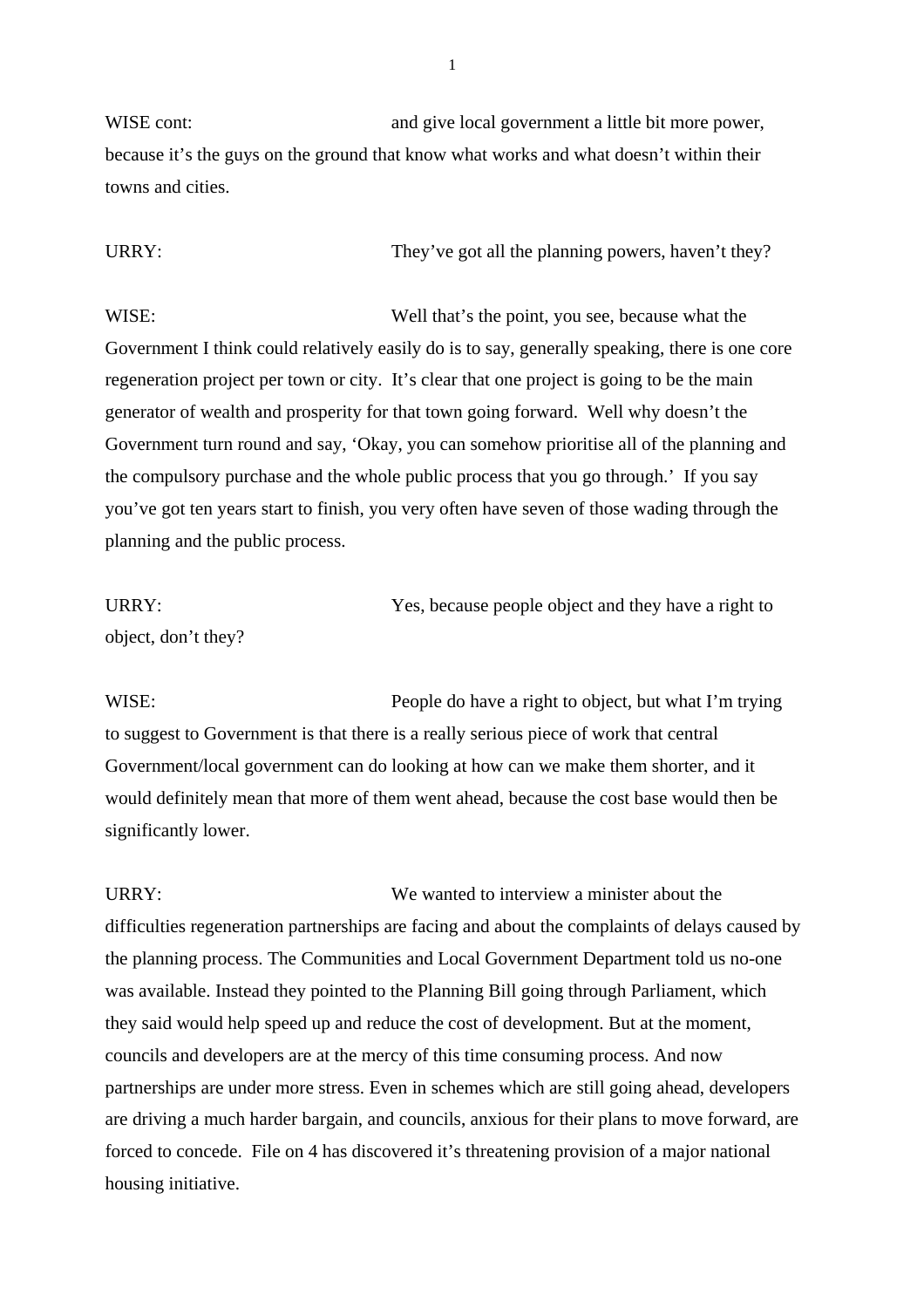#### ACTUALITY IN NEWBURY

BURGESS: I'm going to go that way. You see these two office blocks here that were only erected sort of fifteen, twenty years ago. They're being demolished to make way for the development. This is going to be the site …

URRY: Newbury in Berkshire is quite a wealthy area, but some of that money's being spent elsewhere. The high street is said not to have enough of the sort of shops people want these days. Brian Burgess, who speaks for the town's retailers, believes redevelopment on land just behind it is long overdue.

BURGESS: The site obviously is very derelict at the moment, it's been allowed to run down on the basis that the development was going to go ahead. We have needed something doing here since the sixties, and various schemes have been put forward over the years, but nothing has really come to fruition. There's always been something that has stopped it. So we end up with this very ambitious scheme now, which is going to cost £160 million and it's all on a knife edge at the moment as to whether it goes ahead or not.

URRY: When was it supposed to start?

BURGESS: The original start date was last September, but it looks as if, if everything goes ahead now, it'll be twelve months behind and September 2008.

URRY: There's a lot at stake for Newbury, so West Berkshire Council has had to try to ensure its development partner, Standard Life Investments, gets what it needs. In 2005, right from the start of this latest venture, it's been bending over backwards to help.

# ACTUALITY IN NEWBURY

URRY: If you take a short walk down Newbury high street, you'll find quite a few things for sale in the shops here, some of them at bargain basement prices, but you still can't get much for just a pound, unless of course you are the council's developer. Then you'll be able to buy a whole car park from the local authority for exactly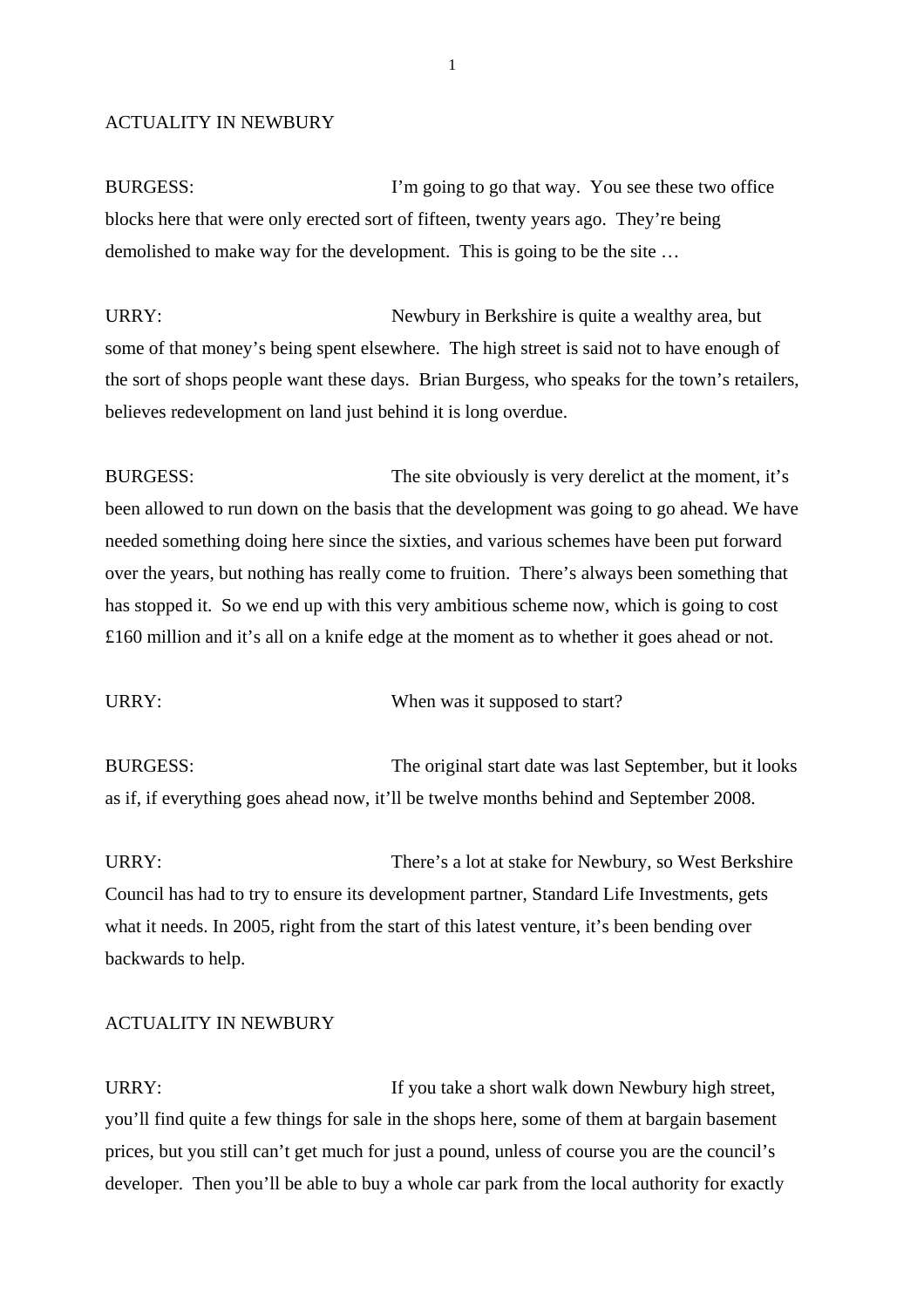URRY cont: that amount - one pound. This emerged when information which was supposed to be commercially confidential leaked out, and it's not pleased some local ratepayers, like Brian Burgess, who also speaks for the retail community.

BURGESS: I find it quite ridiculous that the council can give away an asset which is worth millions of pounds, which theoretically belongs to the council tax payers of West Berkshire for just a £1 consideration. It's scandalous actually.

URRY: What does it tell you about the situation?

BURGESS: It tells me that the council are desperate for the scheme to go ahead and are prepared to give in to any concession being demanded by the developer.

URRY: But the town seems to want this. I mean, you're not against it, are you, so aren't they right to be making some concessions to get this thing going?

BURGESS: Not at any cost, and that's the attitude the council seem to have taken, that this scheme will go ahead whatever it costs.

URRY: Graham Jones, the leader of West Berkshire Council, insists the authority is still getting a good deal.

JONES: We've put the car parks into the project in what is basically a cost neutral way, so what we're putting in is a car park which yield about £300,000 per annum in income, and what we'll get out of it is an additional £300,000 of income back from when the project is completed. The effect on the council taxpayer is absolutely neutral.

URRY: But you've got rid of a major asset for a pound.

JONES: Yes, but we've also got a major asset in the future, which is the income from the car park.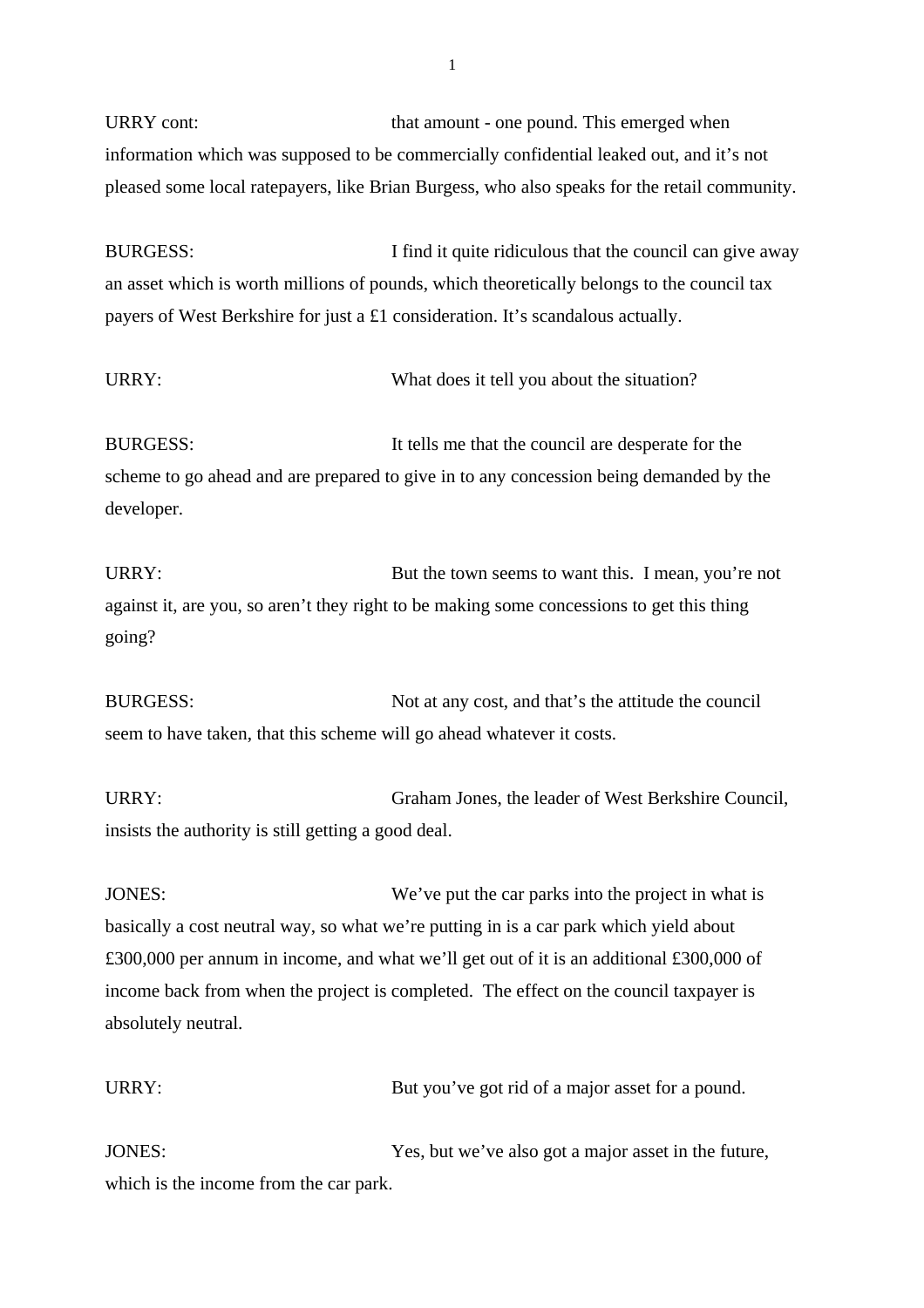URRY: Pretty good deal for the developer, isn't it, getting a car park for £1?

JONES: Well no, they're having to yield up a significant amount of income back to the local authority.

URRY: But now it's the council which is being forced to yield again. In March this year, the developers wrung further concessions from West Berkshire. Standard Life Investments said they could no longer afford to fulfil planning obligations which, previously, they'd agreed to. These are known as section 106 agreements, requiring developers to make contributions to the public services of an area, so that those services can cope with the increased demand placed upon them by the development itself. These gains include important requirements for providing affordable housing, something the Government has been encouraging councils to ensure they secure when striking deals.

JONES: Originally the developer was going to be providing thirty-seven affordable dwellings as part of the project, which in the economics of affordable homes, is worth about a million pounds. We've agreed to reduce that down to £100,000. It took a lot of heart searching from many members to see if we'd be willing to do that, but I think most members across both political parties on the council accepted that the benefits to the town outweighed giving way on this particular proposal.

URRY: They were proposing to scrap the affordable housing element of the housing scheme at large, were they?

JONES: Well reduce it significantly back to… URRY:  $I_t$ 's two houses that, isn't it? JONES: Well yes, reduce it significantly down, but if the

project doesn't go ahead we get absolutely no houses.

URRY: Instead it's the council which has had to find the resources to keep the affordable housing in play. When developers build houses they can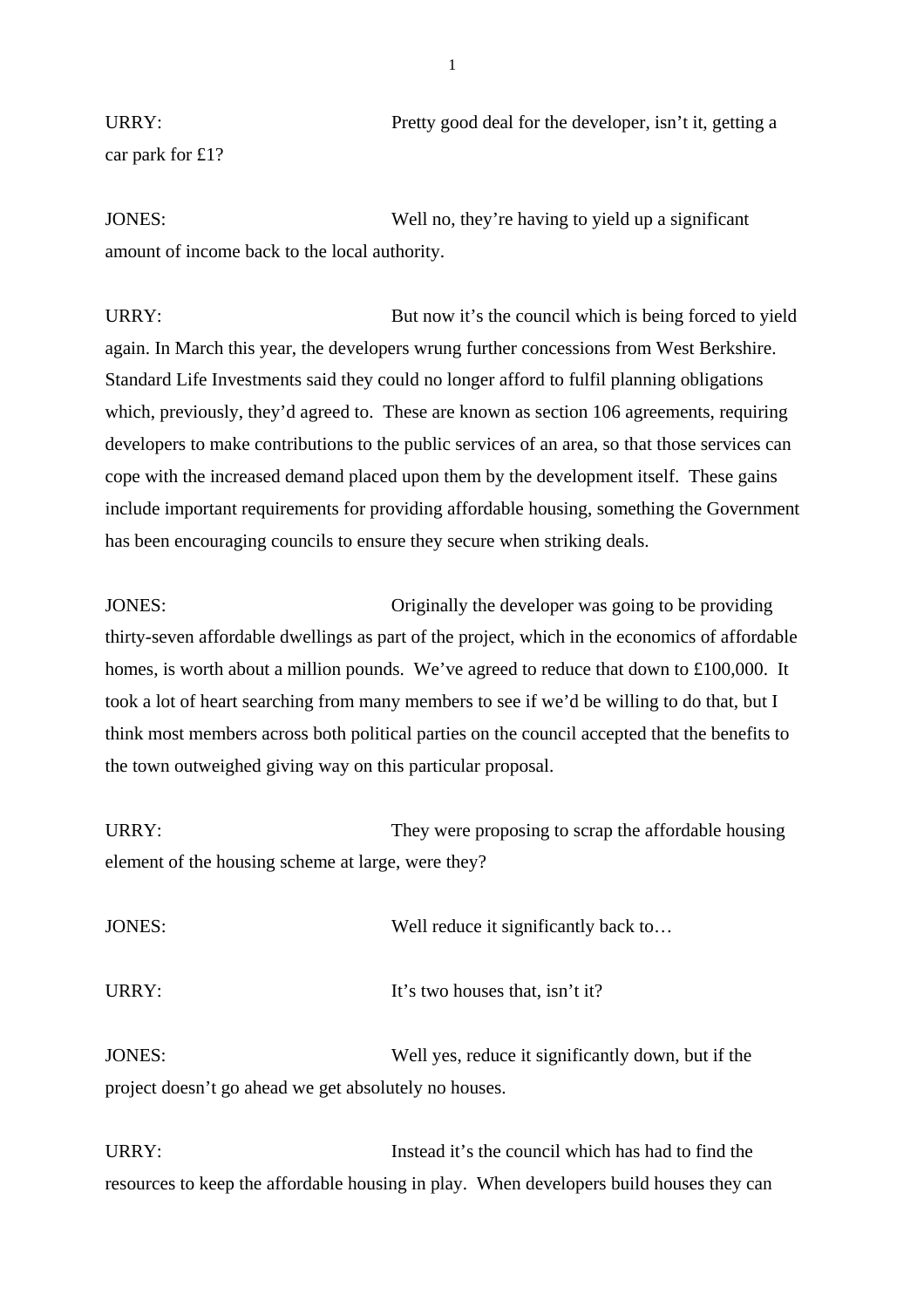URRY cont: sometimes choose to make cash contributions to a pot of money set aside by local authorities for affordable homes. West Berkshire's been forced to use money from other sites put into that pot to keep its flagship town centre housing alive. Council leader Graham Jones concedes that will have a knock on effect.

JONES: The pressure that we've got is to build more affordable homes. It's an expensive place to live. Where, you know, what we will be trying to do is maximise developments as they come forward to ensure that the affordable element is very much to the forefront.

URRY: Vou're going to struggle with that, aren't you, because of the agreement you've felt the need to sign up to really? So affordable housing is going to get pushed down in this area.

JONES: I think over the coming next few years there's going to be increasing pressure on affordable housing. I think the state of the economy and the state of the housing market is going to mean that development isn't going to as readily come forward as it did a few years ago. There will certainly be pressure ahead.

URRY: According to the Local Government Association, 50% of affordable housing provision is met though these section 106 agreements, and ministers have been telling local authorities to make sure they maximise planning gains wherever possible. The Association's Paul Bettison accepts that some are being squeezed.

BETTISON: We have seen evidence of developers who are having difficulty selling homes that they've already built. We've seen evidence of them actually stopping work, or in some cases actually dismantling part-built homes so that they don't trigger the next 106 payment to the local authority.

URRY: It's affordable housing that's getting the mauling, isn't it, because it's at the bottom of the pile really as far as the developers are concerned.

BETTISON: No, actually, strangely enough it's not always getting a mauling, and if the developer has a choice of stopping building altogether because he can't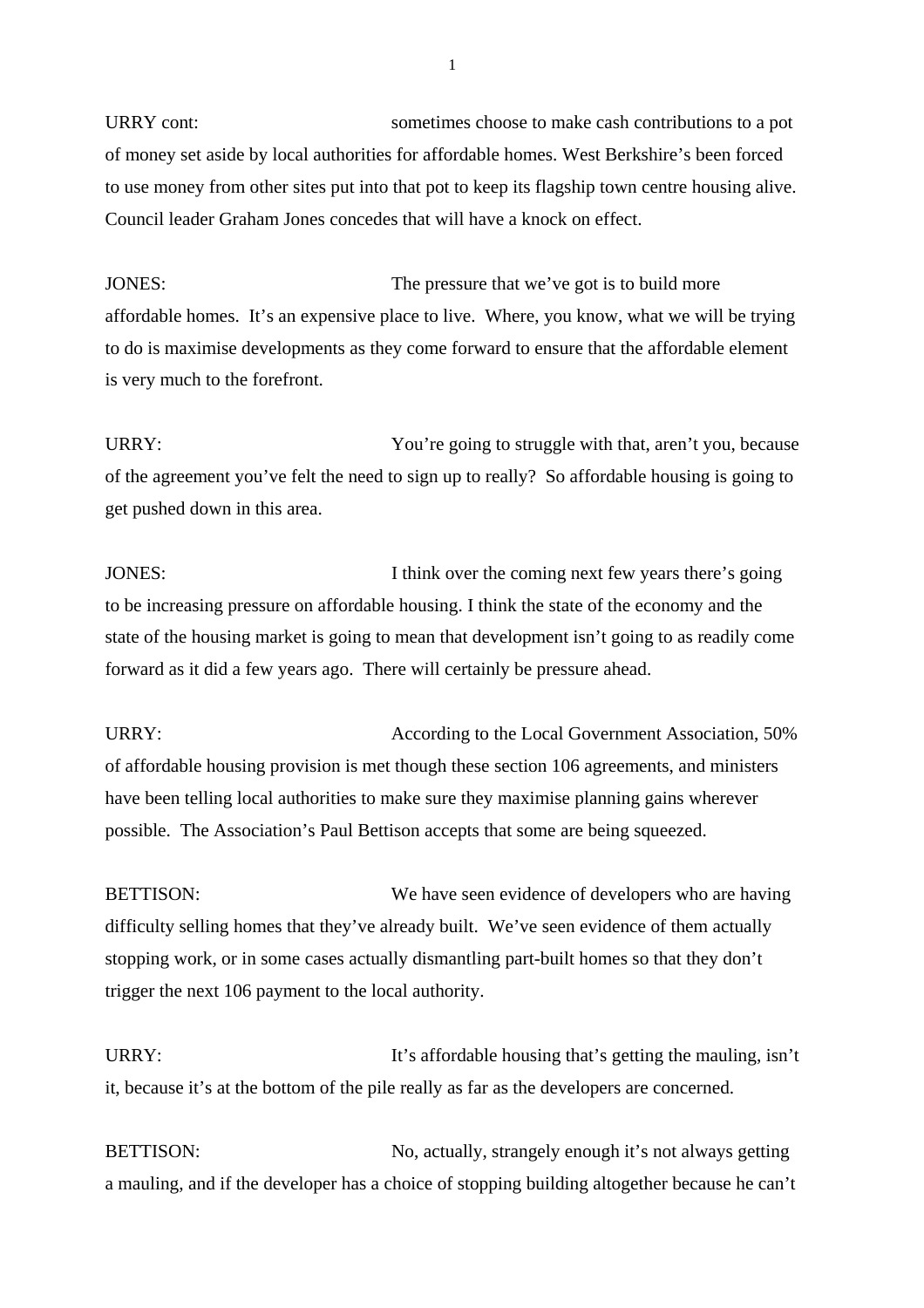BETTISON cont: sell the commercial housing or keeping the workforce in place by carrying on building the affordable housing, because at least he knows he's got a buyer for that affordable housing. Of course the housing association, as a registered landlord, are guaranteed buyers.

URRY: That's not what's happened in Newbury, is it, where the developer has gone to the district council there and said, 'Well, I'm sorry but we just could no longer afford to do this.'

BETTISON: Well, that is true on a site by site basis. URRY: Taking that point then, that it's a bit of a mixed picture, you have seen other examples where affordable housing does take the hit?

BETTISON: Yes it is, but in any case it is very disruptive to the local authority.

URRY: The developers for Newbury town centre, Standard Life Investments, wouldn't be interviewed for this programme. They refused to offer any comment at all, telling us the man who usually handles such matters is away on holiday. Newbury's been willing to make concessions to try to secure a bigger prize, but like many other places it's got no other options. Paul Bettison of the LGA points out that retail development has dominated regeneration strategy in Britain.

BETTISON: Up until now the only sure way of getting a major regeneration off the ground is to essentially partner a major developer who will finance and take such a development forward, and that very often requires a substantial retail underpinning, although many town centre regeneration programmes now are based on mixed developments of retail, offices, leisure use and of course residential as well.

URRY: It's usually retail that's got the lion's share of that though, isn't it?

BETTISON: Retail tends to lead undoubtedly.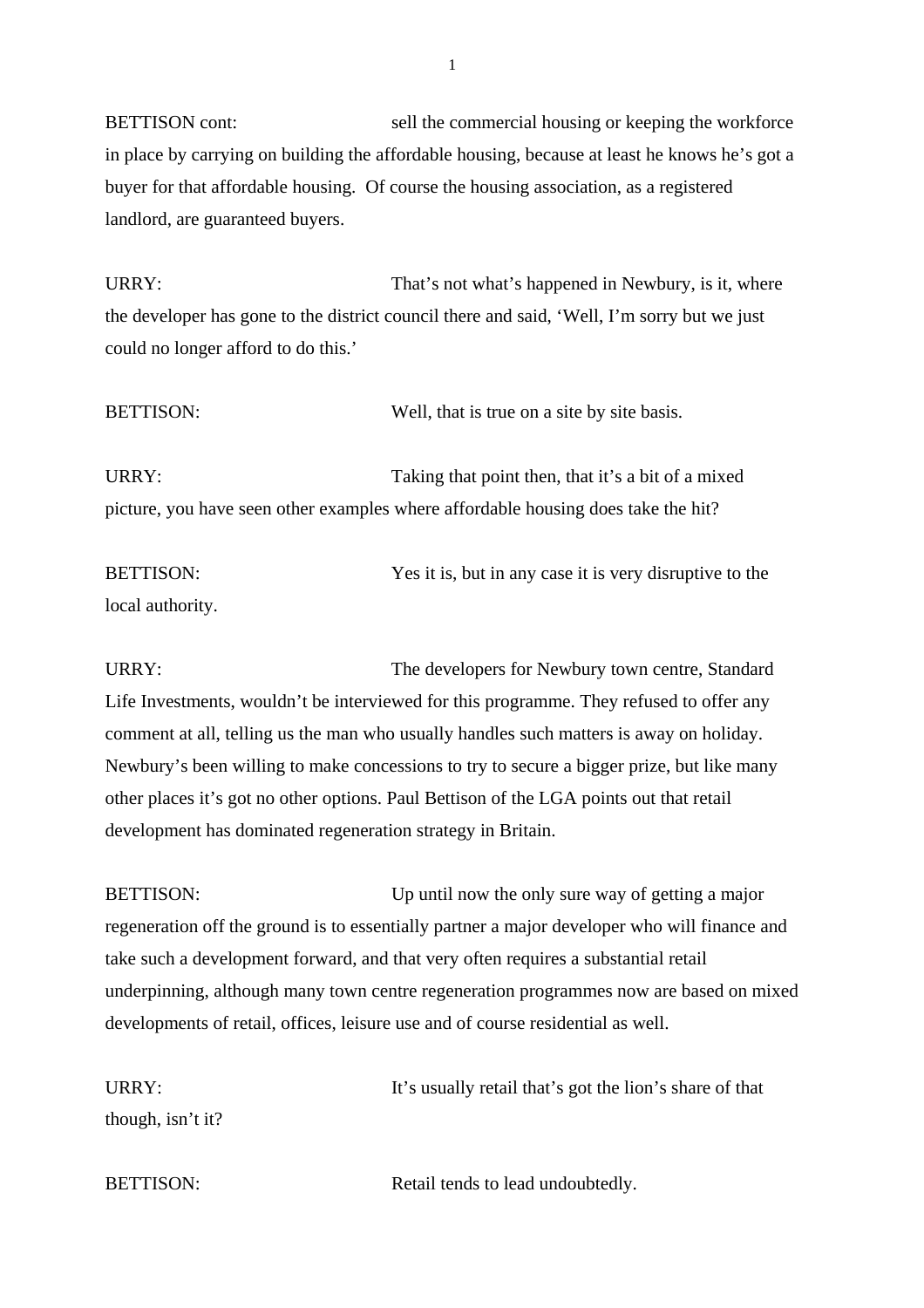URRY: URRY: URRY: really?

BETTISON: Certainly retail is more vulnerable than other sectors, but then a town centre without retail, in the minds of many, would hardly be a town centre.

URRY: But those town centres are becoming increasingly difficult for retailers. File on 4 has been told big high street names are already shedding significant numbers of stores as the downturn bites. Professor Barry Gilbertson is a member of a Bank of England committee, set up to advise the Governor about what's going on in the property market. As a partner in PriceWaterhouseCoopers, Professor Gilbertson began last year to advise some retailers about re-structuring. Although the names of the stores are confidential, the figures are clear enough.

GILBERTSON: What we found was, looking at those eight national retailers, who between them had something over two thousand stores, was that on average they needed to jettison, sell or re-let something like 27% of their portfolios. That's something in the order of 550 shops coming onto the market.

URRY: And these are big players on the high street, are they?

GILBERTSON: Oh, they're names that you would absolutely know, you'd know every single one of them. I can't tell you their names because it's done in a confidential business way obviously.If we try to extrapolate those percentages across the number of retailers who had maybe ten or twenty or fifty or a hundred stores, what might happen during the course of 2008 if just 10% of those retailers got into difficulty? You end up with something like 2,700 shops coming onto the market during the course of 2008.

URRY: Up for sale?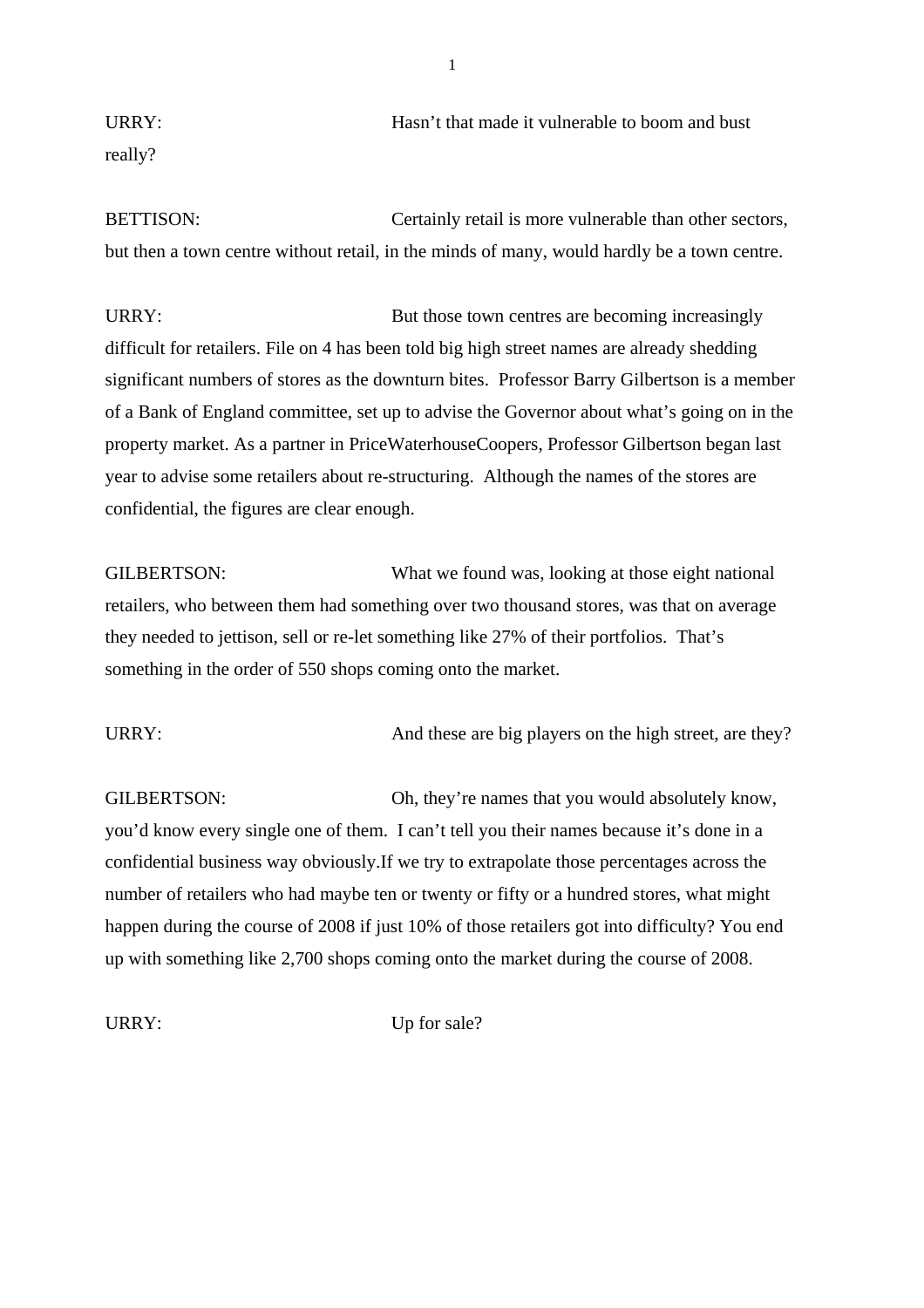GILBERTSON: Up for sale, up for rent. For high streets particularly it means the lights are going out.

URRY: You've done a follow-up study, haven't you, which is much more current. What is that now showing?

GILBERTSON: We looked at the number of major retailers who have actually either been restructured or gone out of business in some way during the course of 2008. And in the first six months that's about twenty retailers, like Stead & Simpson or Dolcis or Ethel Austin. When we looked at that portfolio of companies, they had 3,114 stores between them, and in order to sell the business or restructure the company they have had to jettison 1,293 shops - which is about 36%.

| URRY: | So that's gone up, that percentage? |
|-------|-------------------------------------|
|       |                                     |

GILBERTSON: Which is a very worrying trend. It's gone up by about a third in just six months.

URRY: URRY: This comes at a time when more than 1.25 million square metres of new shopping space is due to open between now and the end of next year, according to a report from global real estate advisers, Cushman and Wakefield. On the evidence we've heard in this programme, it's difficult to see how all that will be filled. But remarkably, in the face of that evidence, Government figures suggest the nation hasn't stopped shopping. The Office for National Statistics publishes regular retail figures. The latest ones seemed cause for optimism. Record sales for some sectors in May and a healthy rise in sales volume over the three month period though spring, showing a 1.8% increase on the previous quarter. Some analysts are baffled. Richard Hyman, strategic advisor to Deloitte, is a retail sector specialist. He says the published figures don't tally with what he's seeing.

HYMAN: The fact that I've been studying all of this, including those figures from the Government, for the last 25 plus years, didn't make me any less mystified than anybody else. I cannot explain them and I won't, except to say they bear no relationship whatsoever to the retail industry that I'm looking at and that I spend all my professional life talking to people at the coalface about.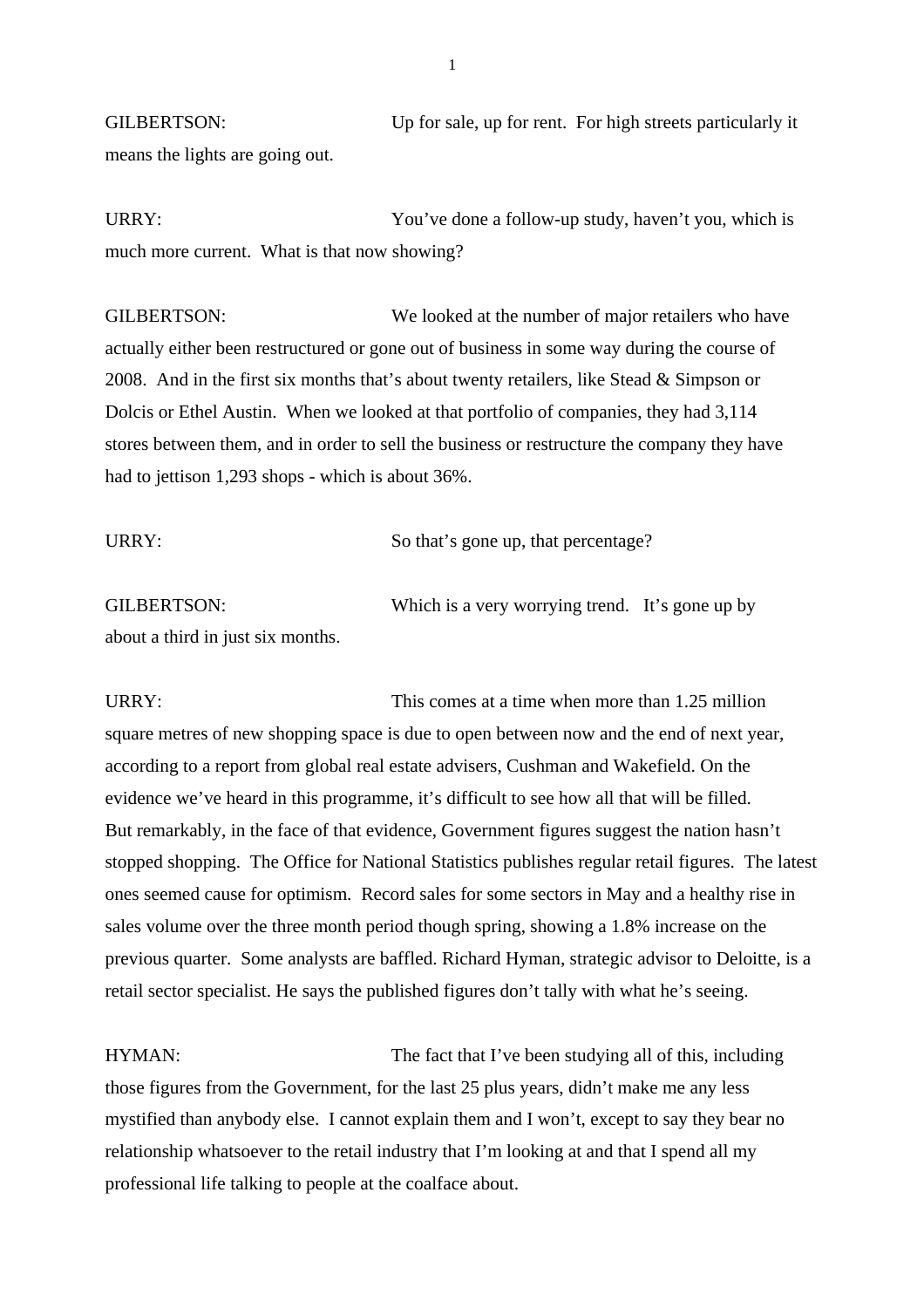URRY: But aren't they using figures that have come from the retailers themselves?

HYMAN: Well allegedly they are. What I can tell you is that it's very very difficult out there, and the idea that there's a boom going on and that people are spending freely really doesn't stand up to any sort of scrutiny at all. Everything that we buy to consume is costing more, petrol is costing significantly more than it did in the very recent past. Something's got to give. There's something gone badly wrong, I can't explain what. Where are we all getting the money from to participate in this boom?

URRY: The ONS told us they sample each month around five thousand retailers and confirmed that the surge in May was being put down to sunny weather. A statement pointed out that:

READER IN STUDIO: The Office for National Statistics always advises that figures for individual months can be volatile and should be treated with caution. The change between the latest and previous three months is a better guide to underlying growth.

URRY: But that's the rise of 1.8%, which Richard Hyman questions. And for him building more shopping centres to regenerate towns and cities isn't going to work.

HYMAN: We're looking at a UK retail industry that has reached a state of physical maturity that we've never seen before. There's far more footage, far more capacity out there than there's ever been before, and demand is relatively flat. And in the meantime there is more capacity coming on stream in the way of shopping centres and floor space. And then on top of that, as if things weren't bad enough, we've got this wonderful thing called online retailing. At the moment it's taking about £15 billion worth of sales a year. That represents about 5% of total retail sales that would have been spent in stores.

URRY: Do you think local and indeed central Government understands the way the market has matured, the way in which you describe it's matured, because we find there's still a rush to try to get shopping centres built in towns and cities up and down the land?

 $\overline{2}$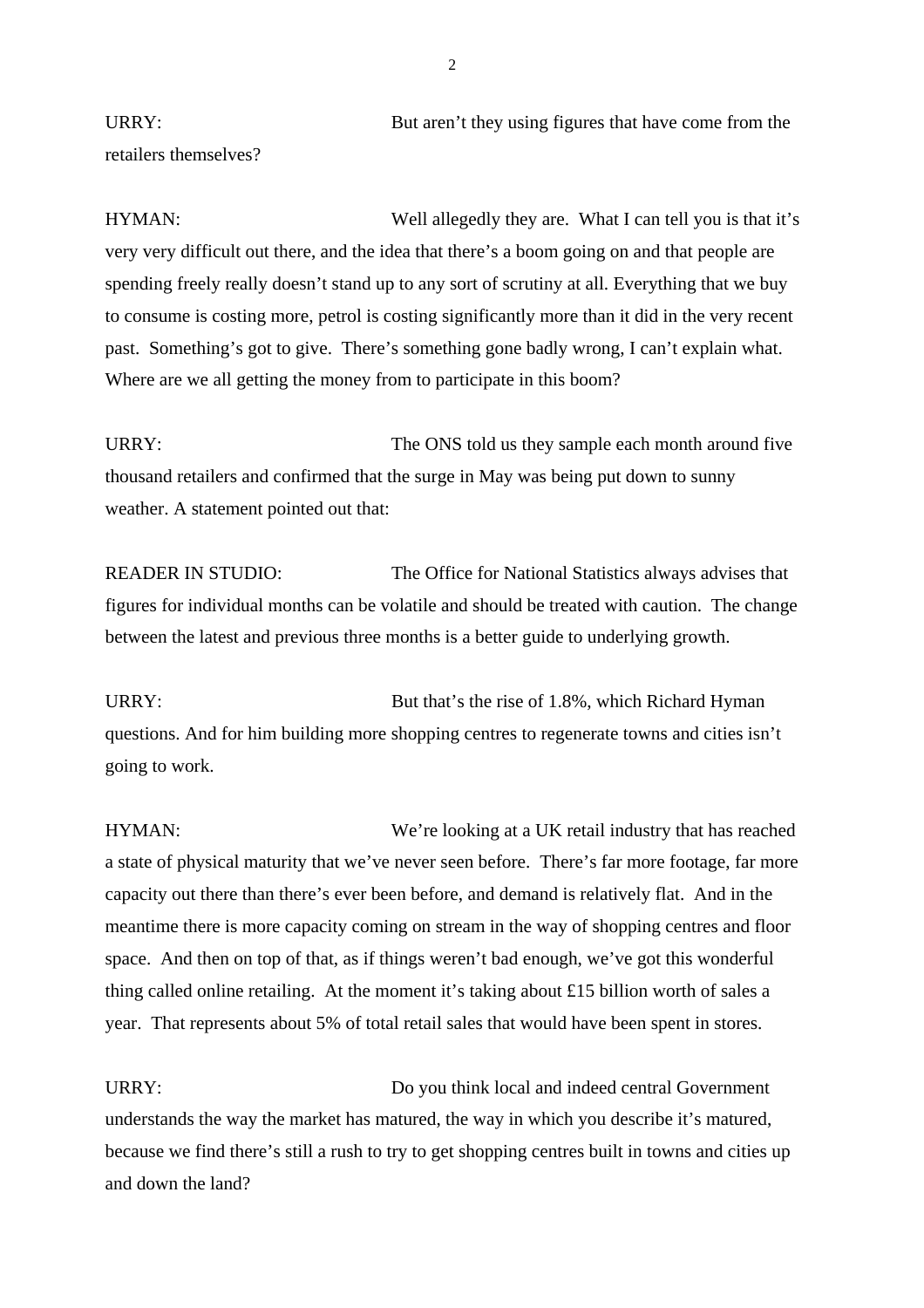HYMAN: I don't think that there is a sufficient understanding at all.

URRY: Boom time for shopping is over then, is it, notwithstanding the current conditions?

HYMAN: The kind of growth that we've seen in retailing over the past ten years or so is a thing of the past in my view. It's not going to return.

URRY: But for many councils this is still the only game in town. So isn't it time for a re-think? Does the Local Government Association have a strategy to try to deal with this issue?

BETTISON: It doesn't have an overall strategy for the country, because, let's face it, the credit crunch has come upon us fairly rapidly and many of these changes are the subject of a lot of commercial confidentiality, and people are just not able to report to a central point.

URRY: Do you think it's now time to put a national strategy together though?

BETTISON: It certainly is time, in light of the change to the market in which we operate, to review just how well we are doing as a sector, and whether or not the sector needs any help from central Government, because if we're saying that it can't be funded solely by developer contributions, then the only player around, it would seem to me, that would be able to take up the slack would need to be central Government.

URRY: Any sign of that happening?

BETTISON: I've not had any phone calls lately offering me millions of pounds for town centre regenerations.